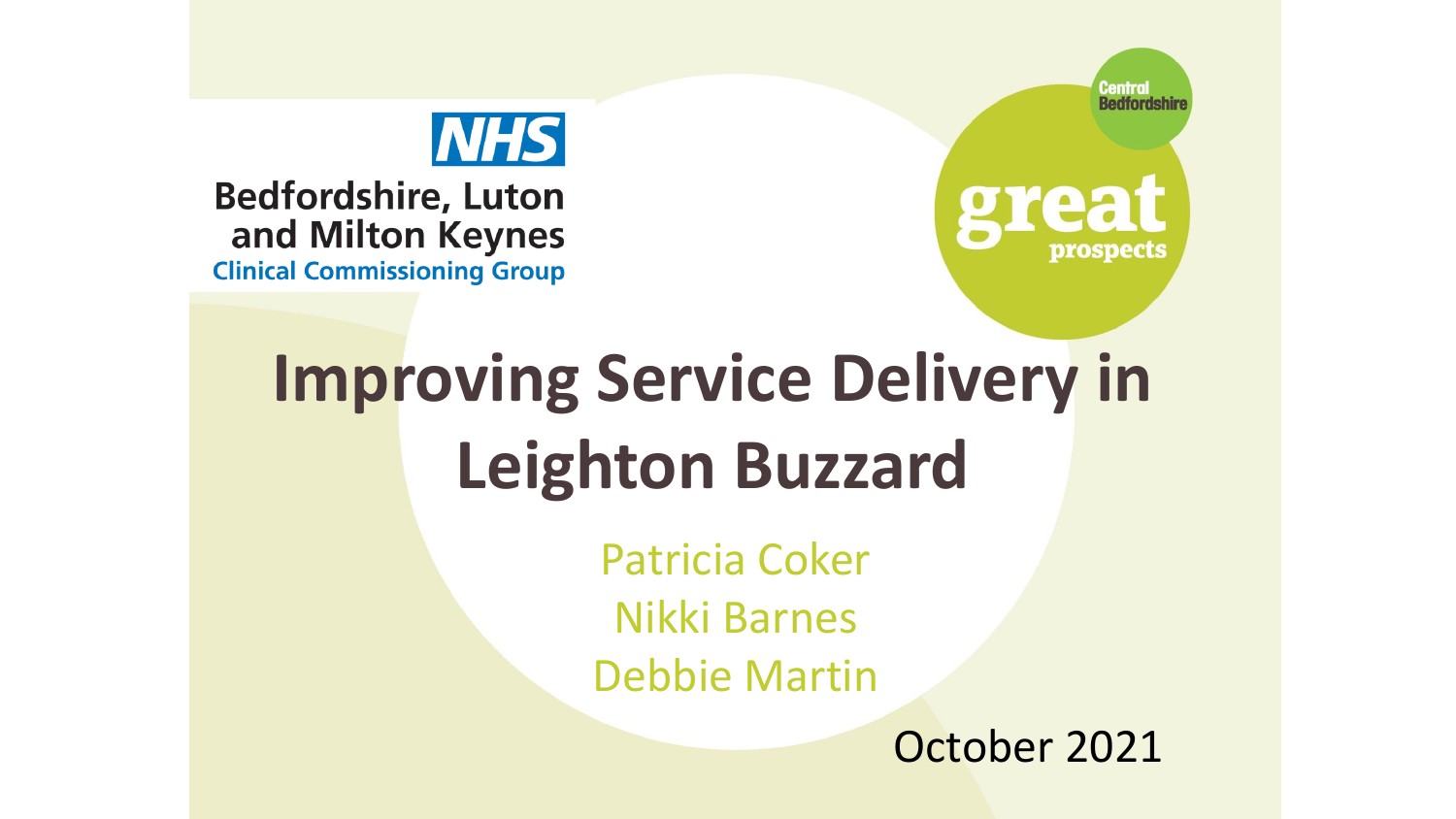# **Central Bedfordshire Hub Ambitions**

- Joint aspiration across health and Local Authority for five Integrated Health & Care Hubs across Central Bedfordshire, along with a number of key "spokes" – e.g. in Marston Valley growth area.
- The Hubs will bring together primary care services with community and mental health, social care and specialist services to better enable seamless integrated care. This aspiration is also endorsed by the wider ICS.
- Delivery of the programme is necessarily phased. The order of phasing has been based on a range of factors, including the level of constraints for the GP practice/PCN facilities in each area (taking into account projected housing growth) and our joint objectives of reducing health inequalities.
- For example, Chiltern Hills PCN (made up of the practices in Dunstable and Caddington) is the most constrained PCN in Central Bedfordshire (and the whole of BLMK), and serves some of the more deprived wards of Central Bedfordshire.

|                   | <b>Total</b> |                                                                                                |
|-------------------|--------------|------------------------------------------------------------------------------------------------|
| PCN               | patients per | m <sup>2</sup> per PCN Proposed Hub and Spokes                                                 |
|                   |              | * Dunstable Hub                                                                                |
| Chiltern Hills    |              | 28.53* Improved facilities in Caddington                                                       |
| Hillton           |              | 23.75* West Mid Beds Hub                                                                       |
| H is for Health   |              | * West Mid Beds Hub<br>*Additional primary care capacity in Cranfield<br>23.33& Marston Valley |
| Titan             |              | 21.59* Houghton Regis Hub                                                                      |
| Ivel Valley South |              | * Biggleswade Hub<br>* Additional primary care capacity in Lower<br>20.41Stondon and Arlesey   |
| Ivel Valley North |              | 19.90* Biggleswade Hub                                                                         |
| Leighton Buzzard  |              | 16.87* Leighton Buzzard Hub                                                                    |

#### **Comparing the Capacity Gap Over Time**

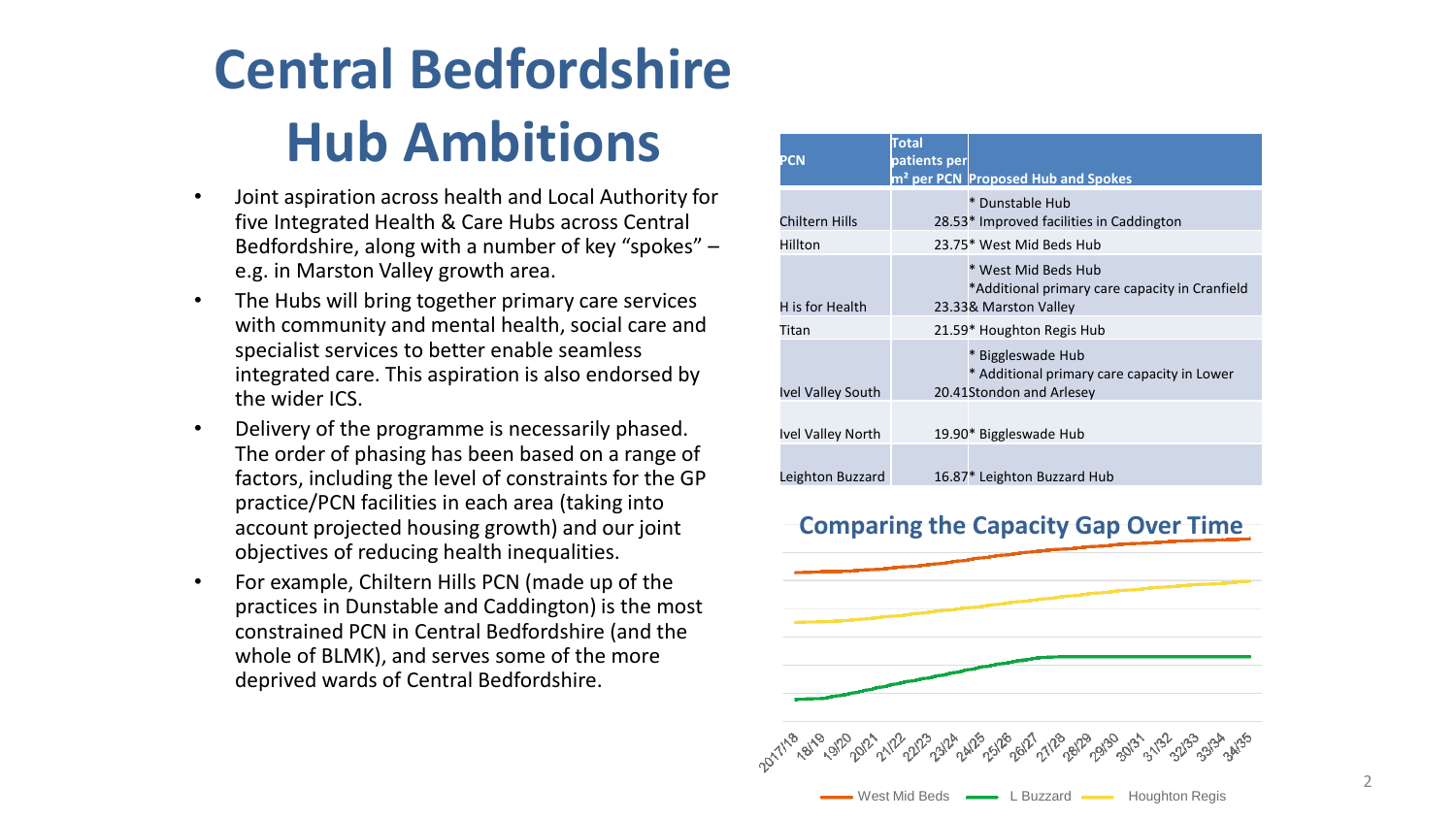# **Order of Priority of Proposed Hubs in Central Bedfordshire**

| <b>Hub</b>              | <b>Prioritisation Factors</b>                                                                                                                                                                                                                                                                                                                                                                           |                                                   |
|-------------------------|---------------------------------------------------------------------------------------------------------------------------------------------------------------------------------------------------------------------------------------------------------------------------------------------------------------------------------------------------------------------------------------------------------|---------------------------------------------------|
| Dunstable Hub           | Most premises-constrained Primary Care Network in BLMK; severe constraints for<br>$\bullet$<br>Priory Gardens Surgery (34 pts/m <sup>2</sup> )<br>Deliverability factors, including Council-owned land, part of wider development, site<br>disposal opportunity for NHS                                                                                                                                 |                                                   |
| <b>Biggleswade Hub</b>  | Severe constraints for Saffron Health Partnership (27 pts/m <sup>2</sup> ) requires an expedited<br>$\bullet$<br>solution, especially in context of significant housing growth (2,300 homes over the next<br>10 years) within town<br>Deliverability factors, including NHS enabling and Council capital funds secured, site<br>$\bullet$<br>disposal opportunity for NHS                               | Planning for both Hubs to<br>progressed in tandem |
| West Mid Beds Hub       | Existing severe constraints for some of the Ampthill & Flitwick practices (Greensand<br>$\bullet$<br>Surgery, Oliver St Surgery, Flitwick Surgery 38, 28 and 25 pts per m <sup>2</sup> respectively),<br>further significant impact from nearby housing growth<br>NHS enabling funds secured for development of business case<br>$\bullet$                                                              | $\overline{\sigma}$                               |
| <b>Houghton Regis</b>   | Severe constraints for Houghton Regis Medical Centre (31 pts/m <sup>2</sup> ), to be impacted by<br>$\bullet$<br>further significant housing growth in HRN1 and HRN2<br>Timing of scheme influenced by wider Kingsland development, in line with preferred<br>delivery location                                                                                                                         |                                                   |
| Leighton Buzzard<br>Hub | Some operational constraints for Bassett Road Surgery (22 pts/m <sup>2</sup> ). Practices to be<br>$\bullet$<br>impacted by housing growth over next few years, resulting in capacity constraints<br>across the Primary Care Network by 2025-27 as indicated in graph above.<br>Deliverability factors include land secured for health use, potential site disposal<br>$\bullet$<br>opportunity for NHS |                                                   |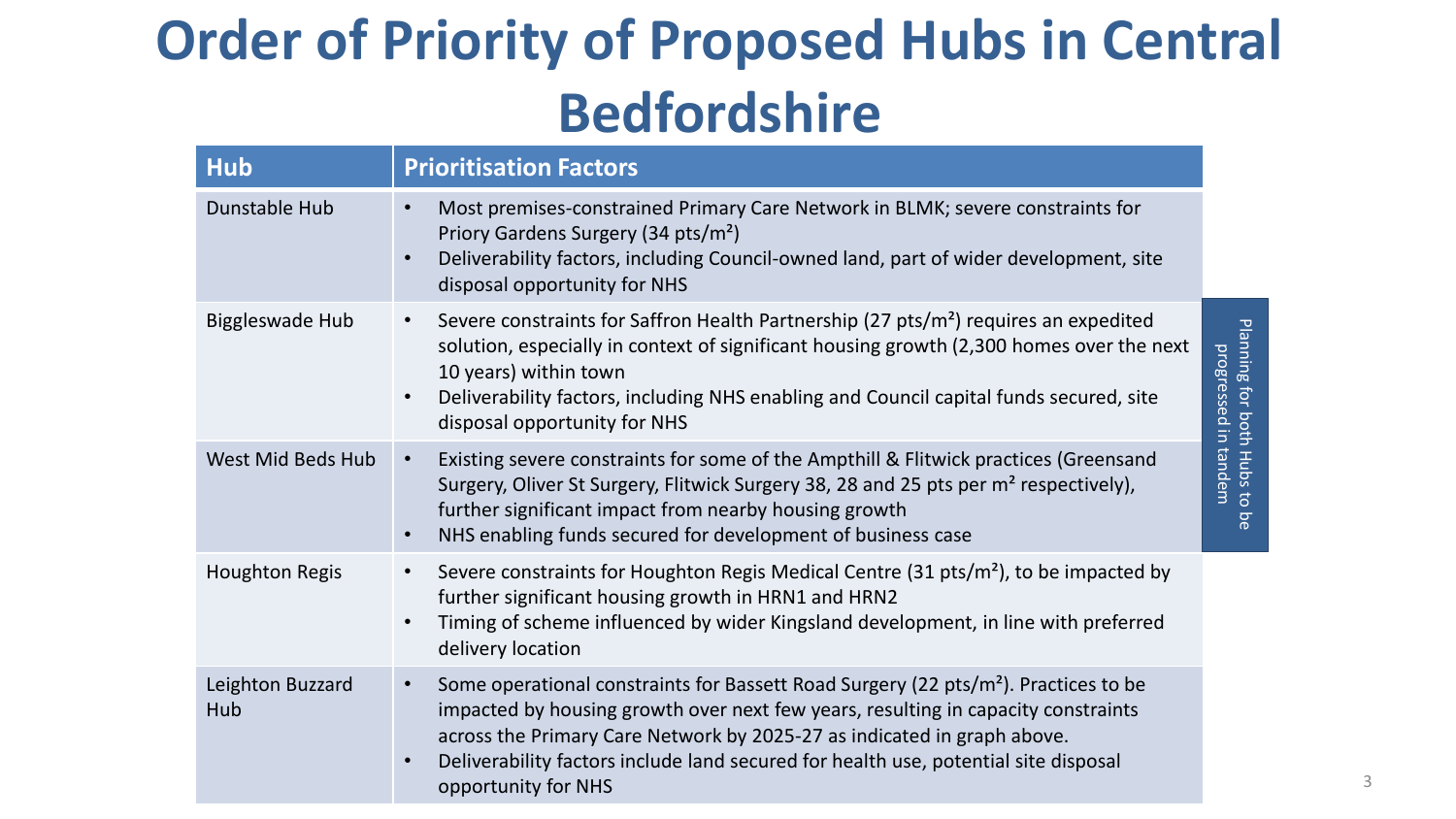### **Breakdown of Information per Practice**

| <b>Practice</b>                | <b>NIA</b><br>(Net Internal Area<br>of Total Premises) | <b>Number of Patients</b><br><b>Registered with</b><br><b>Practice</b><br>$(April 2021)^{n}$ | <b>Number of</b><br><b>Patients</b><br>per $m2$ |
|--------------------------------|--------------------------------------------------------|----------------------------------------------------------------------------------------------|-------------------------------------------------|
| <b>Basset Road Surgery</b>     | 791                                                    | 18,138                                                                                       | 22.93                                           |
| Leighton Road Surgery          | 1,373                                                  | 20,193                                                                                       | 14.71                                           |
| <b>Salisbury House Surgery</b> | 797                                                    | 11,626                                                                                       | 14.59                                           |
| <b>TOTAL</b>                   | 2,961                                                  | 49,957                                                                                       | 16.87                                           |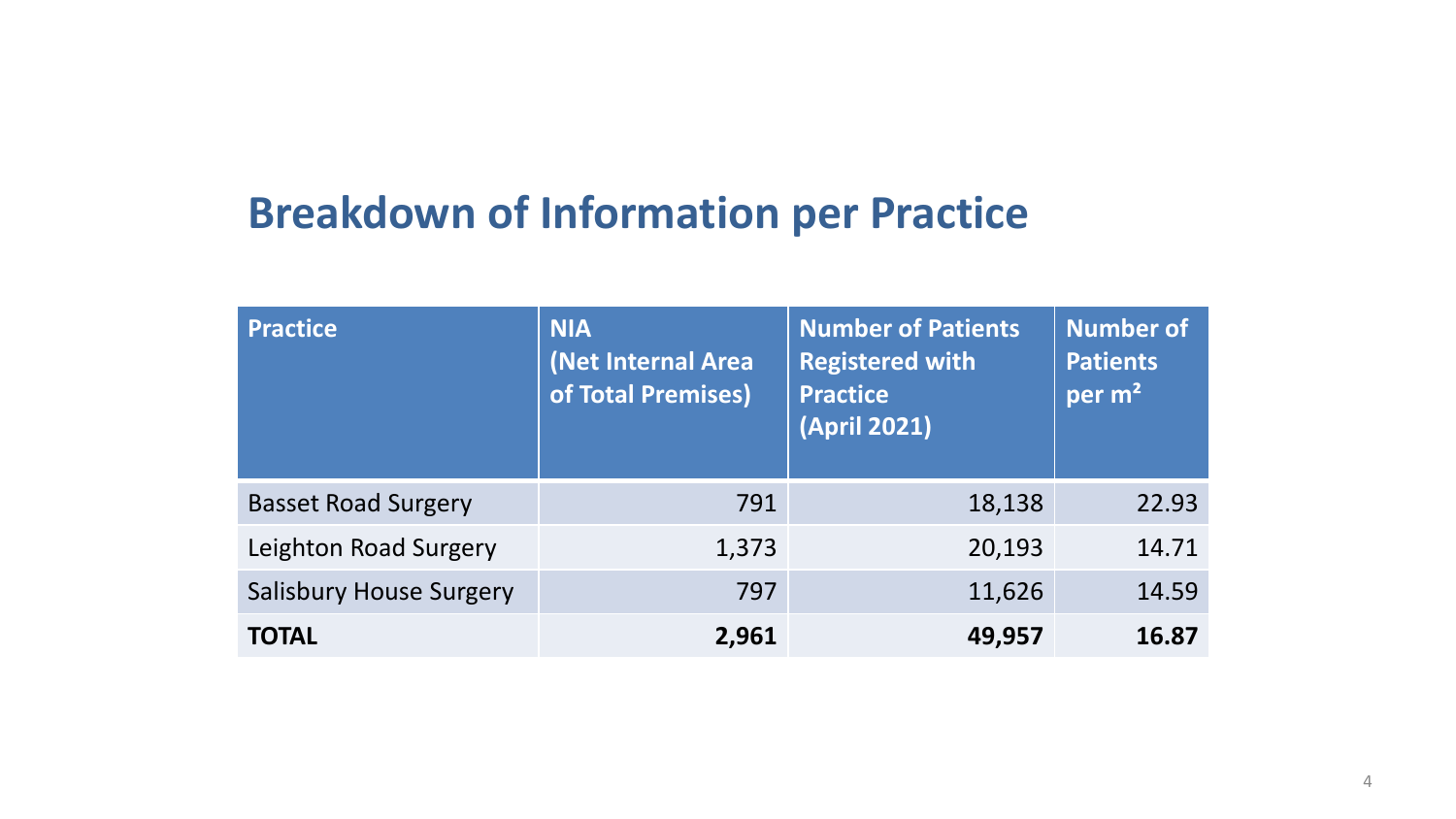## **Specific needs for Leighton Buzzard include**

- An IHCH will address a number of challenges:
	- ❑ a growing and ageing population with significant growth in people over the age of 65;
	- $\Box$  the considerable housing growth planned for the area (3,500 new houses from 2019 to 2035, to accommodate an additional population of c9000 people);
	- $\Box$  the general growth in service demand, urgent care and intermediate care services;
	- $\Box$  the lack of capacity in primary care (that will grow to a gap of approximately 23% by 2035, based on residents moving into new housing alone);
	- ❑ workforce shortages and the current lack of resilience within primary care, as reflected in national NHS improvement strategies including, the NHS Long Term Plan, the GP Forward view and the NHS Outcomes Framework 2016/17; and
	- $\Box$  the need to find efficiencies by changing the way services are delivered and applying new models of care which the Hub concept supports.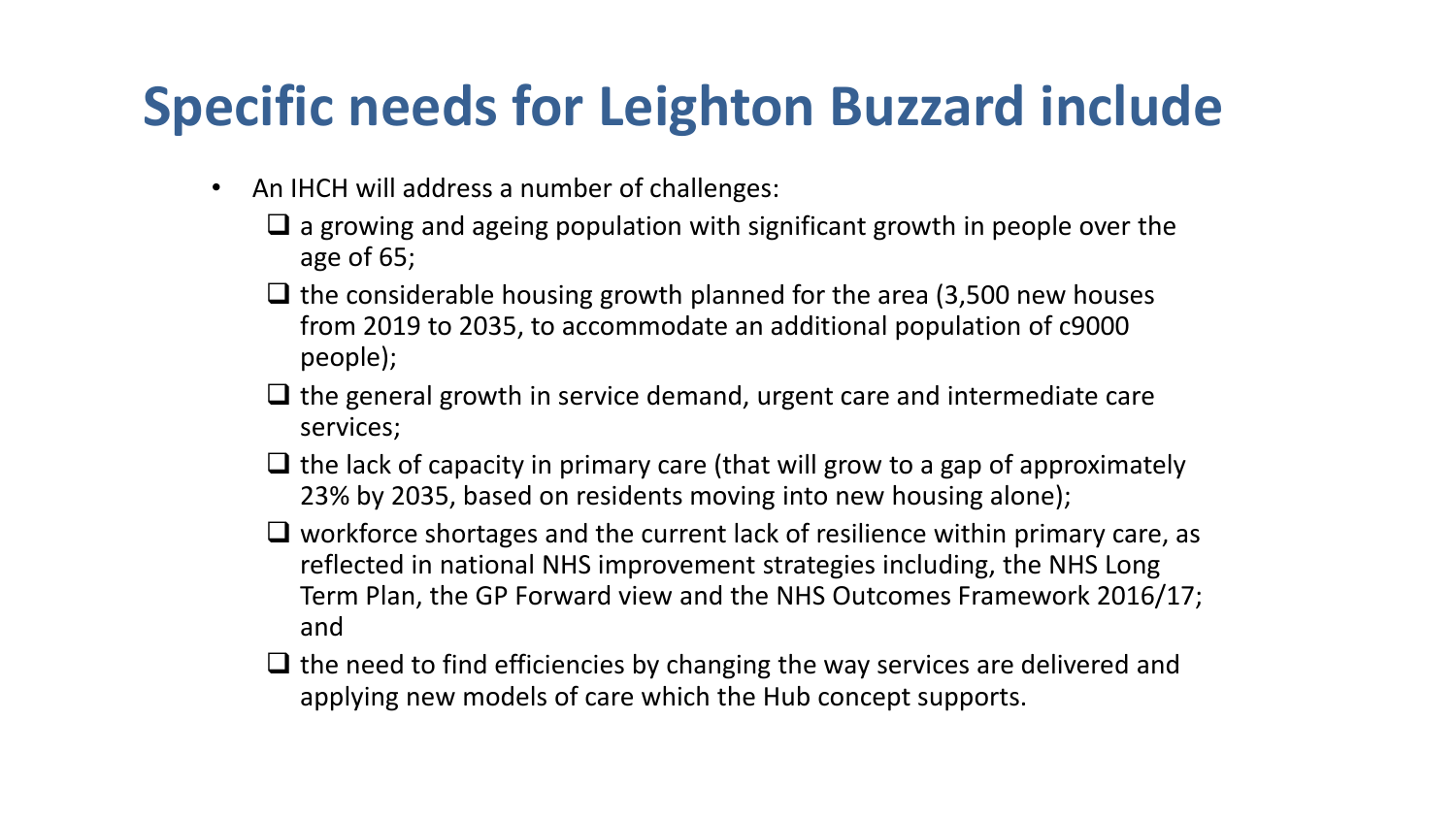## **Making the case for a Hub**

- Strategic Outline Case-(SOC) developed for proposed Integrated Health and Care Hub
- This also required identifying the optimal estates solution to meet the health and care service needs within the Leighton Buzzard.
- An initial stakeholder workshop was held on 1st May 2018 the focus of the workshop was gaining a common understanding of the specific needs of the locality and considering the potential scope of service for the Hub (key themes are summarised below)
- Second workshop to consider the potential location options for the Hub and to assess their relative advantages and disadvantages
- The potential options were then appraised in terms of benefits, risks and costs and a "preferred way forward"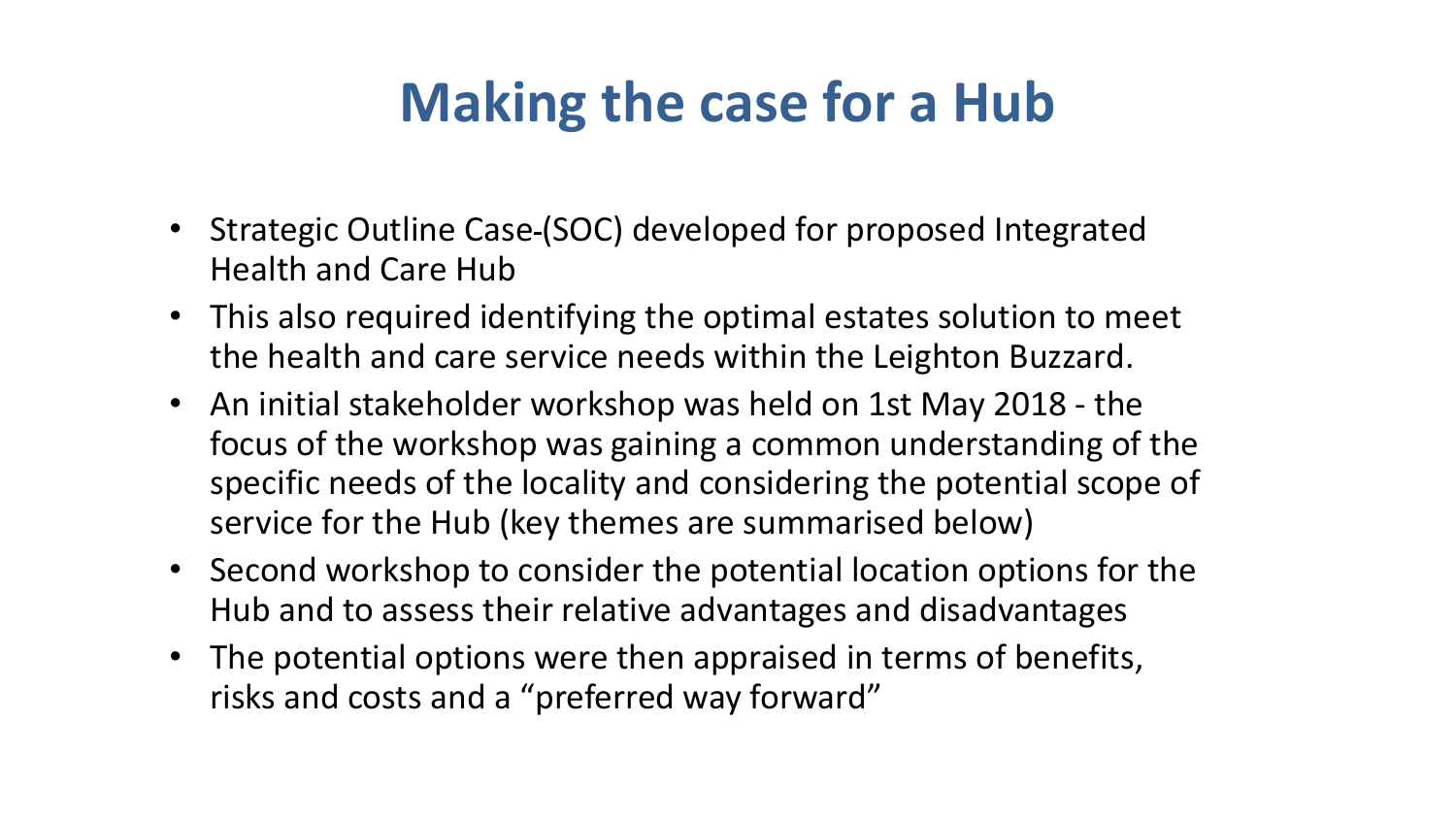## **Stakeholder Engagement**

Stakeholder and public engagement in Leighton Buzzard helped to inform the development of the SOC. Workshops were held in May and June 2018 and stakeholders were invited to share their thoughts on the proposed development, its expected impact and the site options. Participants were from:

- Salisbury House Surgery
- Bassett Road Surgery
- Leighton Road Surgery
- Leighton Buzzard Locality Team
- BCCG and
- CBC
- Leighton Buzzard Practice Patient Network
- East London NHS Foundation Trust
- Local Councillors.
- Stakeholder Workshop 1- 01 May 2018
- Stakeholder Workshop 2- 11 June 2018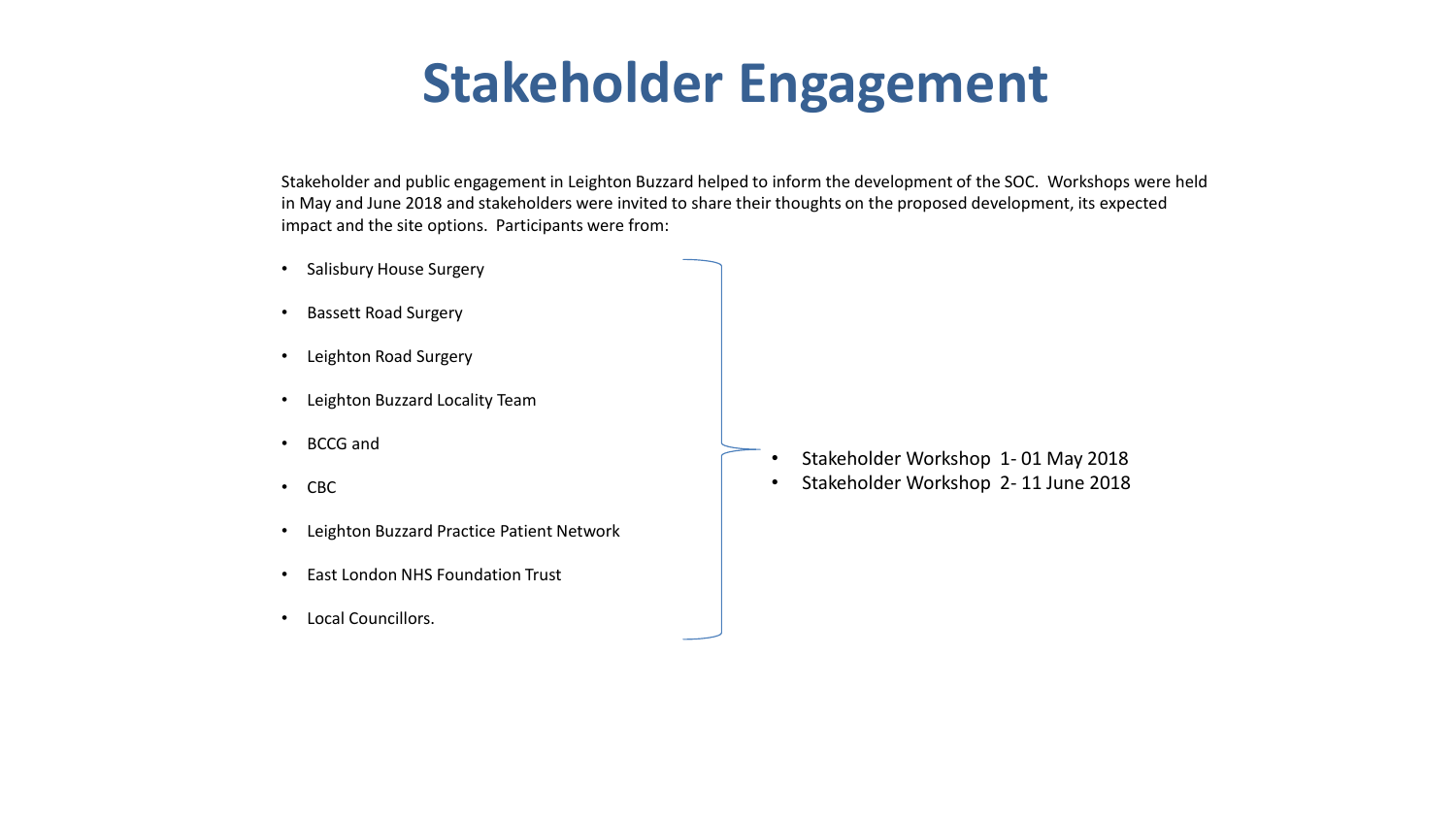## **Identifying Potential Sites**

- **An assessment was made of sites/locations that may be suitable for a Leighton** Buzzard Integrated Health & Care Hub. Consideration was given to any:
	- ➢ NHS sites that could be redeveloped and/or expanded
	- $\triangleright$  Local-authority sites that could be redeveloped and/or expanded
	- $\triangleright$  Privately-owned sites that may become available for acquisition
	- $\triangleright$  New housing development areas that may include space where a Hub could be developed
	- $\triangleright$  Areas of significant planned regeneration that would benefit from good access to a Hub
- A short-list of three potential sites was identified for Leighton Buzzard as follows.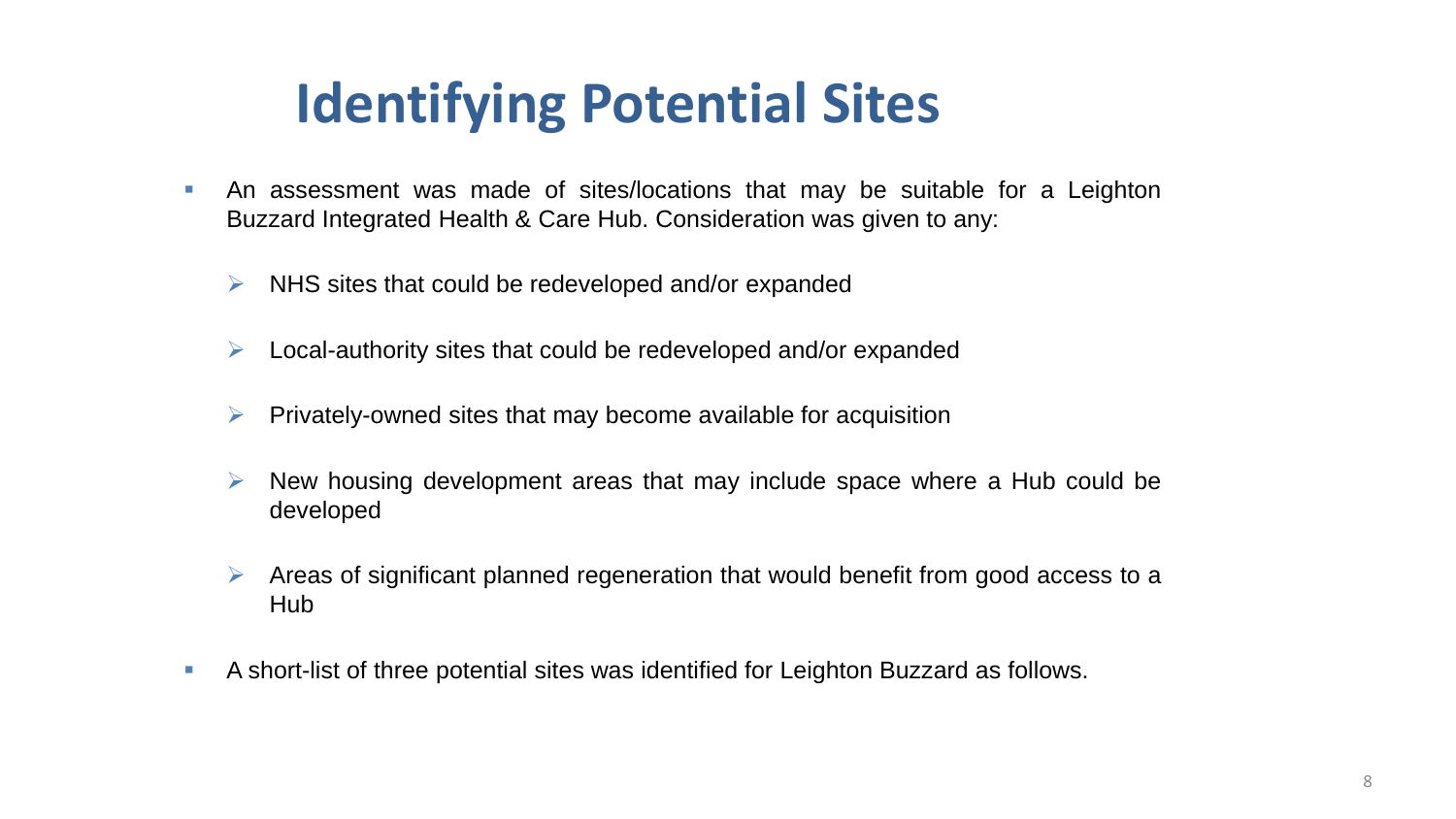### **Potential Sites**

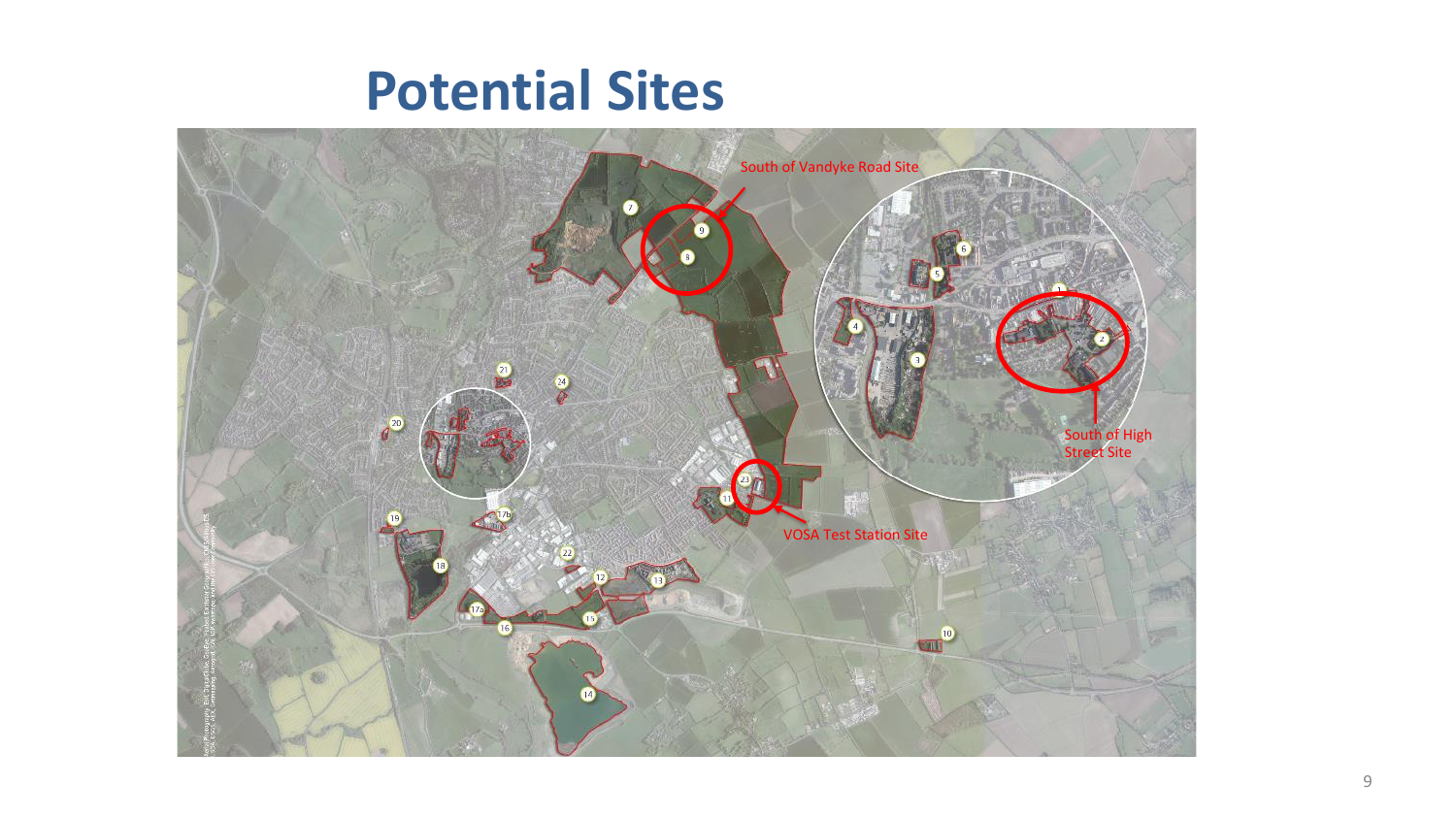## **Potential Sites**

#### ▪ **Land South of the High Street**

Prime town Centre site immediately south of Leighton Buzzard High Street, sustainably which will extend the town Centre's primary shopping area. The site can be developed as three connected and complementary land parcels.

#### ▪ **Land South of Vandyke Road**

Consists of two adjacent plots of land – one is designated for a mixed-use neighbourhood centre for the new community at East Leighton Buzzard, the other can be integrated to form a larger development.

#### ▪ **Leighton Buzzard VOSA Test Station**

Government-owned site deemed surplus to requirements, likely to come forward for sale in the short term. The site can be redeveloped for a mixture of employment purposes.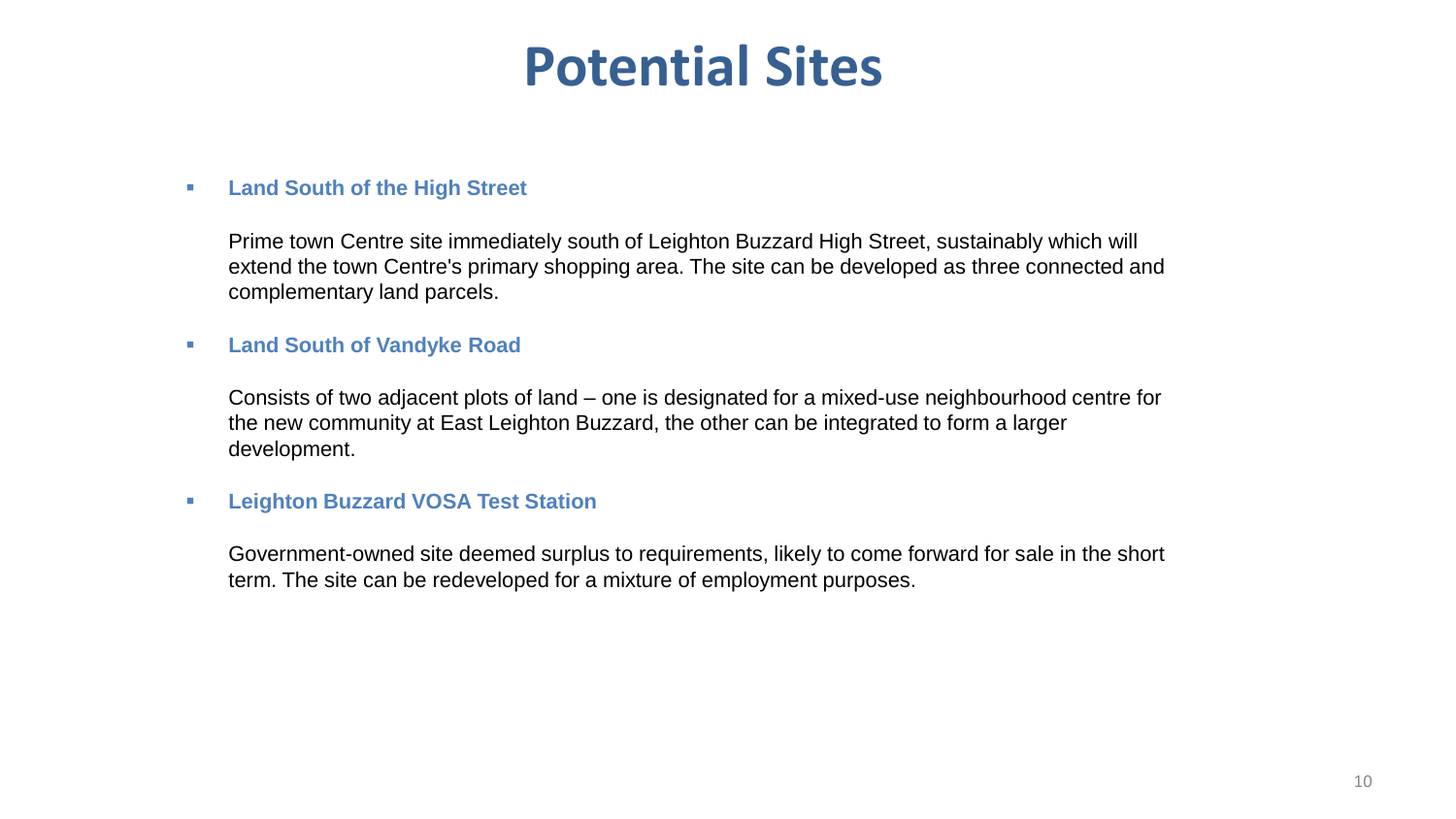## PrimaryCare Provision

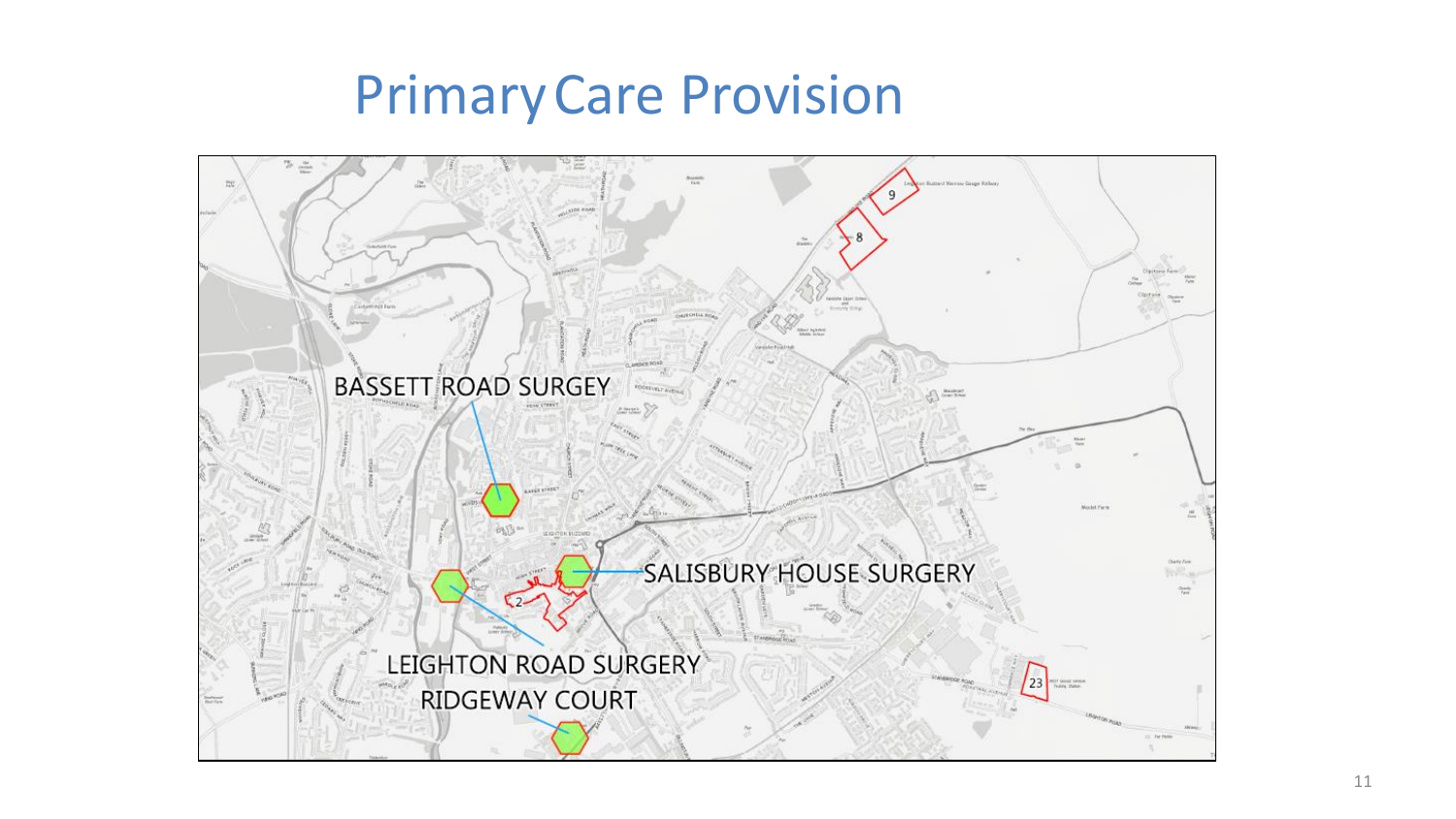### Comments on Land South of High Street

- Central Town Centre location to the rear of the High Street, primarily used for car parking/ day care and care home provision.
- The site is accessible through a number of pedestrian walkaways and alleys from the main High Street and by vehicle from Duncombe Drive.
- Heavy congestion and parking issues.
- Access is constrained on Tuesdays and Saturdays due to Market.
- Concerns of how much space is allocated for the Hub development as much of the site is in advanced stages of redevelopment already.
- Central location advantage.
- Impact on local businesses and the rest of the town and its function outside of health.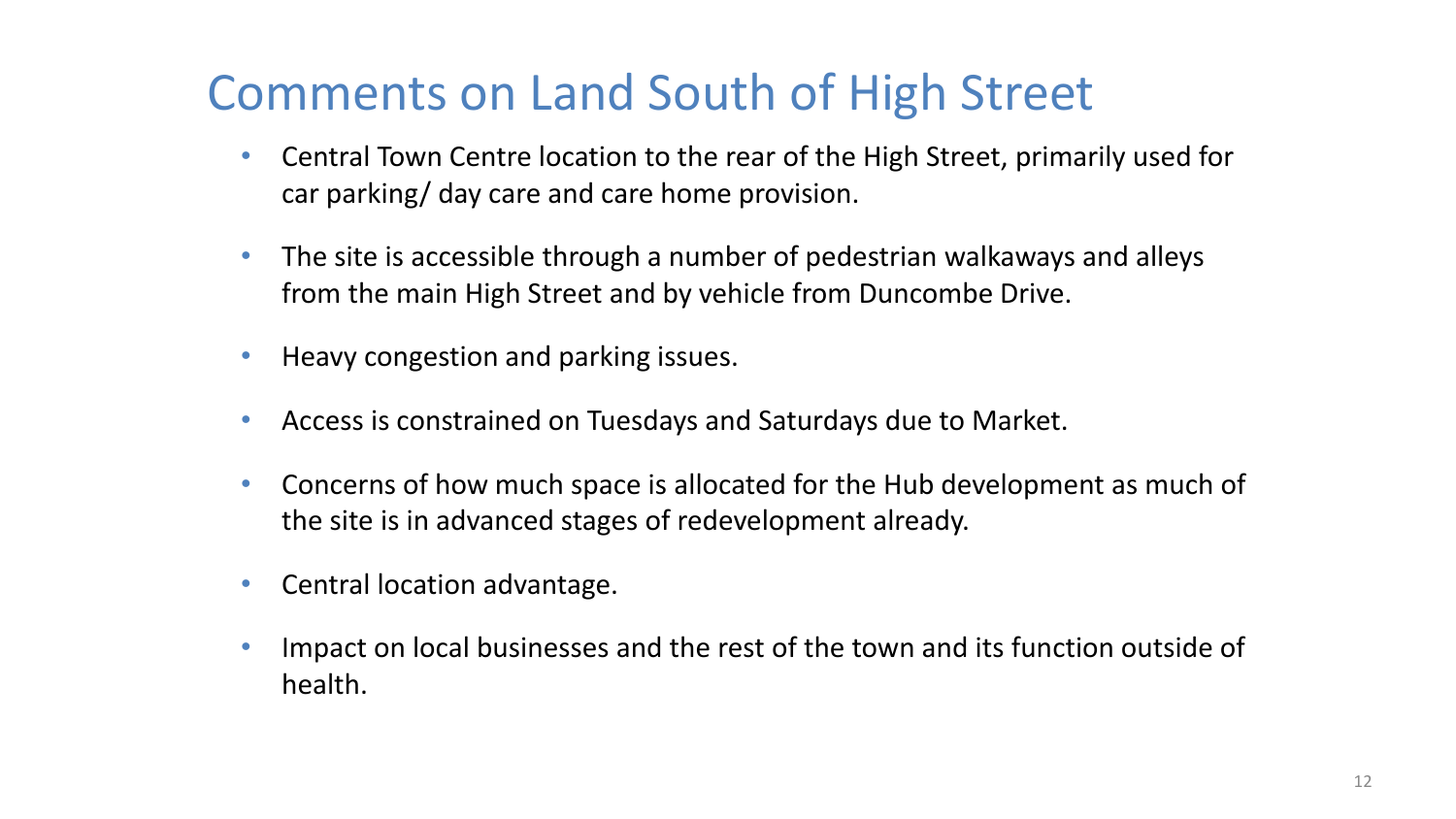#### Comments on Land South of Vandyke **Road**

- Gifted Land for health provision
- Edge of existing settlement adjacent to agricultural land.
- The two sites have potential for amalgamating as part of eastern extension settlement.
- Schools close to site hence difficult access at rush hour.
- Largest site
- Council have already allocated site for public services use.
- Issues with parking and heavy congestion in area.
- Possible that two new schools will be built on the site in the near future.
- New housing community will need health service provision.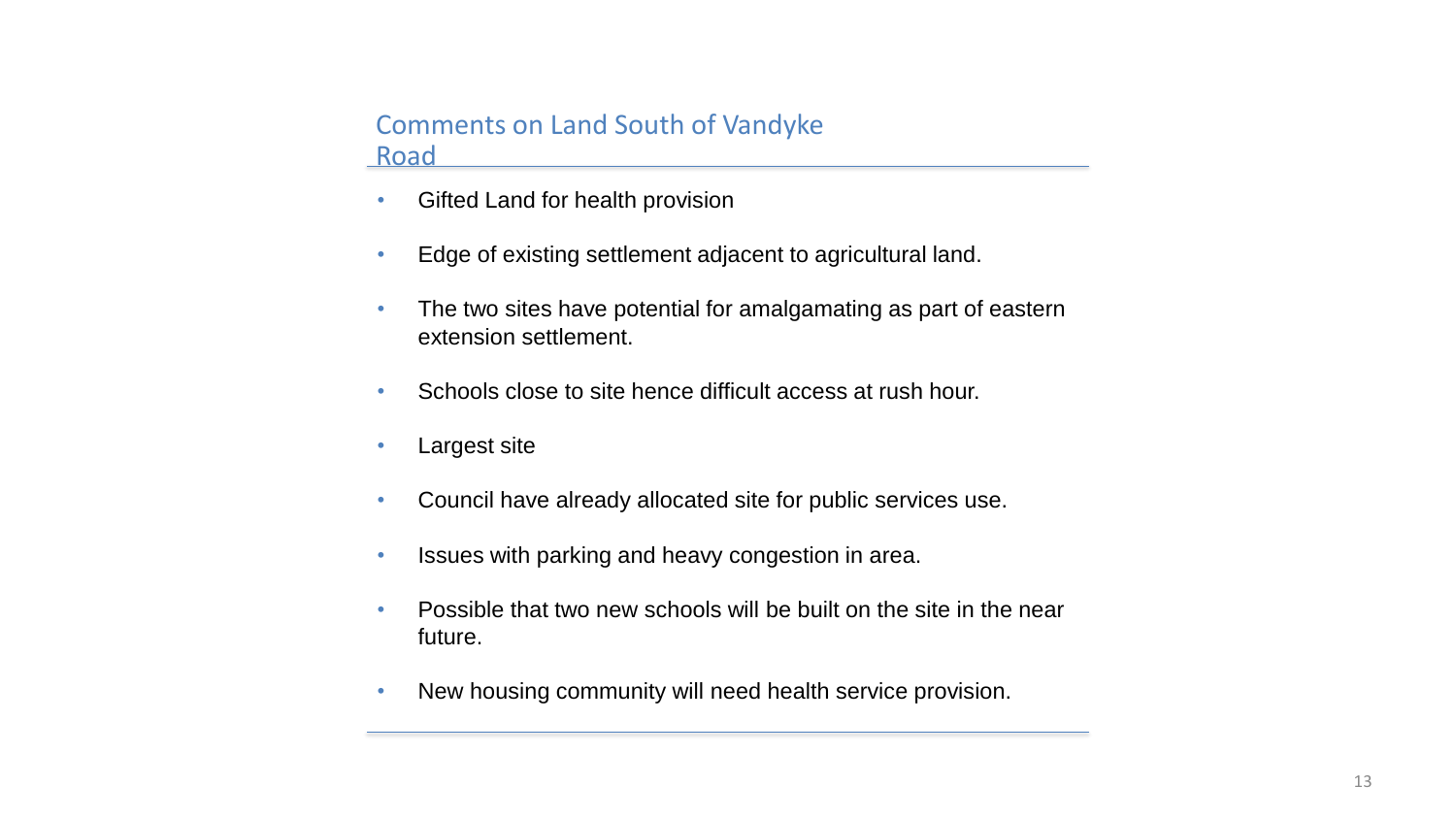#### Comments on VOSA test centre

- Edge of existing settlement adjacent to agricultural land within a short distance of eastern expansion of Leighton Buzzard settlement.
- Access to site is difficult
- Heavy congestion in area.
- Smaller site.
- Possible planned developments -500 houses planned behind the garden centre.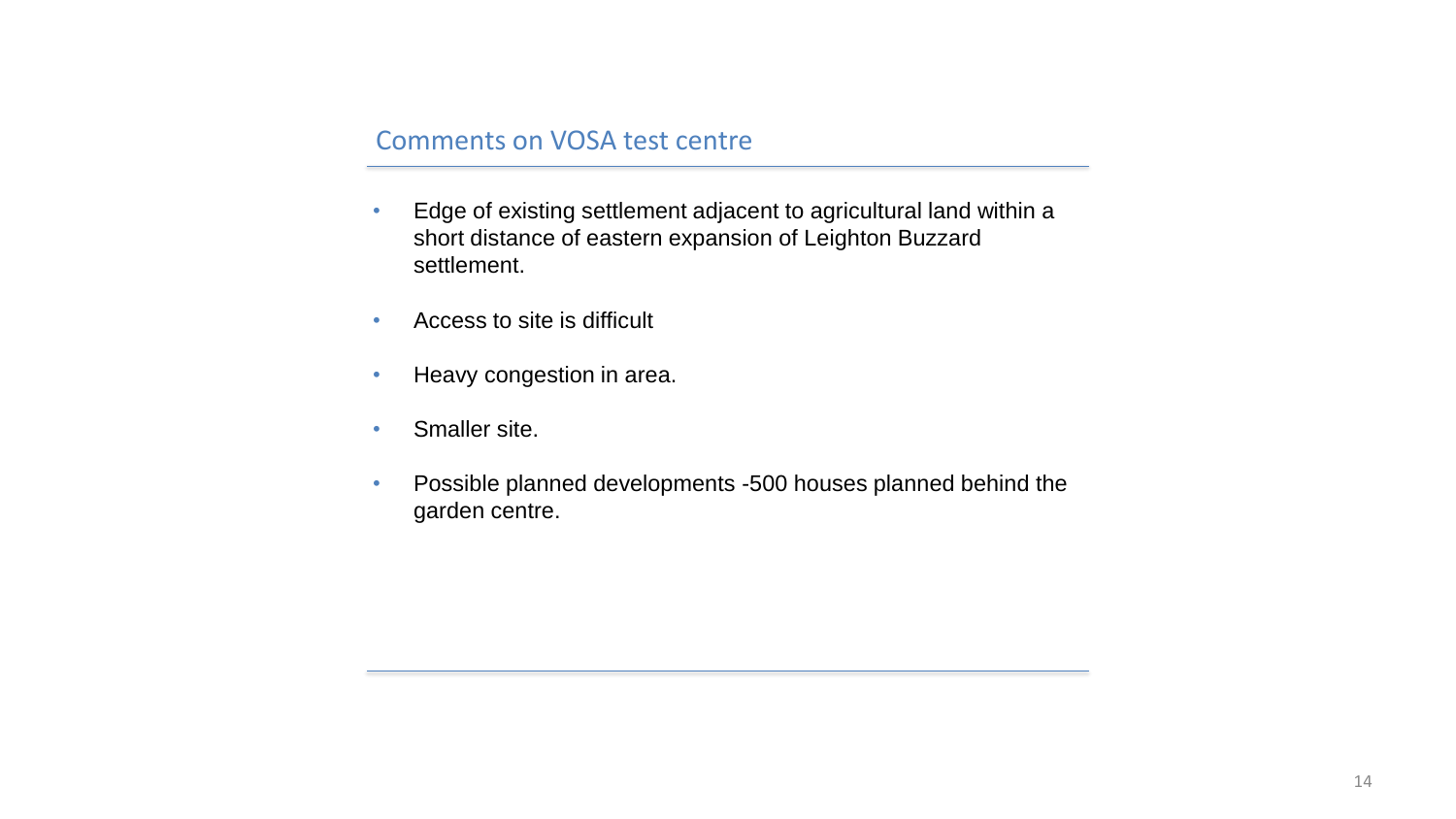### **Conclusion**

- Although feedback from stakeholders reflected public concern about all three identified sites in relation to access, car parking and congestion, it is considered that infrastructure improvements could be made to address these issues for the Vandyke Road and VOSA sites.
- The High Street site is more problematic in terms of access by car and impact on the town centre.
- Given this, the conclusion was that both the Vandyke Road site and the VOSA sites should be considered as the preferred way forward.
- The list of viable options for the Leighton Buzzard IHCH will be reviewed at the OBC stage as there is the potential for new sites to have become available during the intervening time.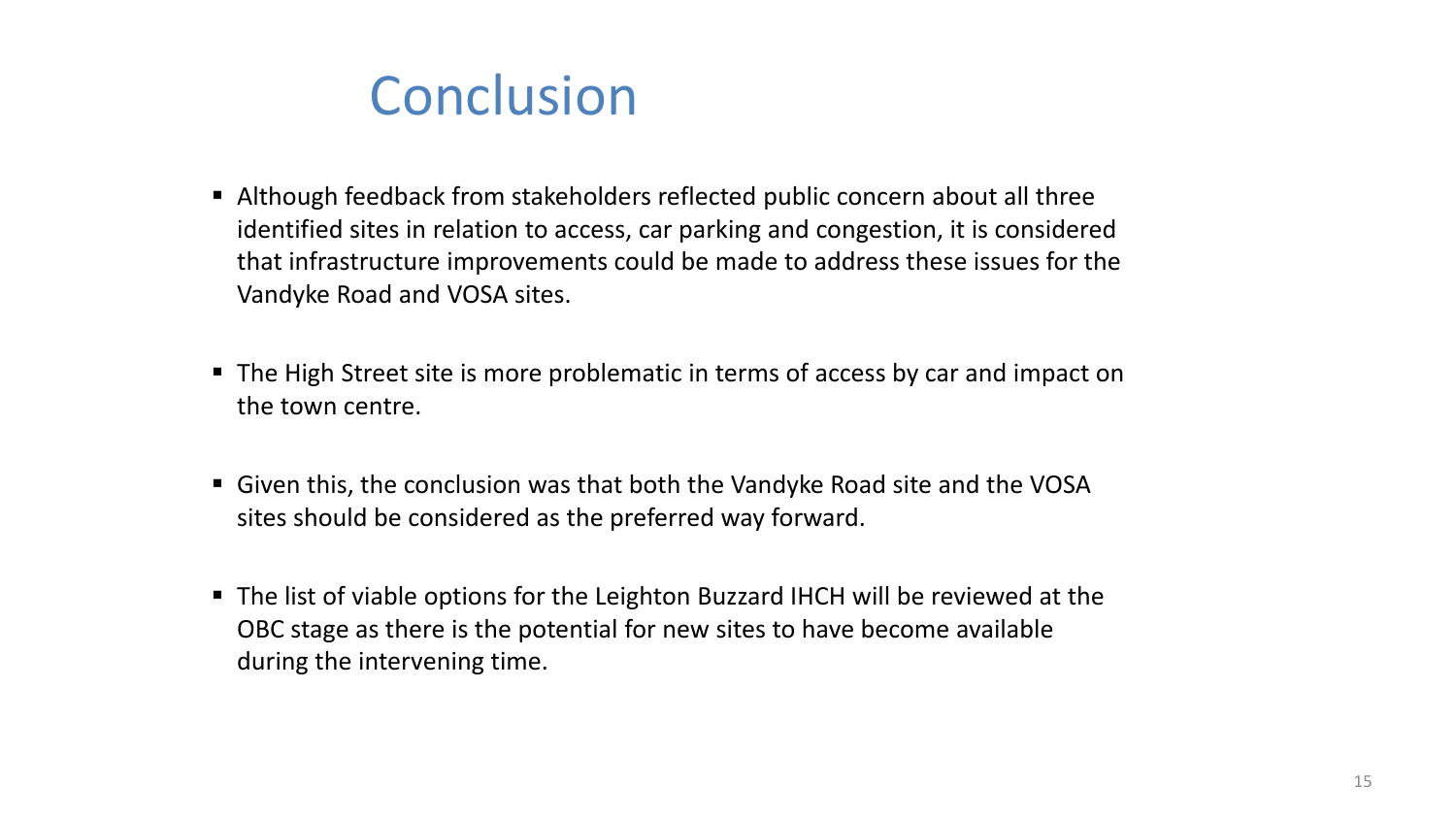### **Where are we now?**

- To date, capital funding has been secured to support delivery of the first two Hubs in Dunstable and Biggleswade, via Central Bedfordshire Council's Mid-Term Financial Plan.
- No significant capital funding has yet been identified for the further three Hubs proposed for West Mid Beds, Houghton Regis and Leighton Buzzard. However, the planning work for these schemes will continue as planned, to ensure our system is best placed to respond to any funding opportunities as they present.
- NHS Capital regime is complex, fragmented and short-term, which can impact on the ability and timeliness to deliver Estates ambitions
- Where NHS capital is not available across the BLMK Hub Programme, ICS is exploring feasibility and affordability of utilising third party capital for priority schemes – but this generally has a heavy revenue consequence and limits the number of schemes that can be progressed simultaneously.
- Maximising S106 contributions for all developments across Central Bedfordshire to support delivery of this programme
- Therefore, whilst there are aspirational timescales, it is not possible to commit to a firm timescale for delivering a Hub in Leighton Buzzard until funding has been secured.
- The current GP premises in Leighton Buzzard are relatively good quality, and this PCN has the greatest levels of capacity within Central Bedfordshire.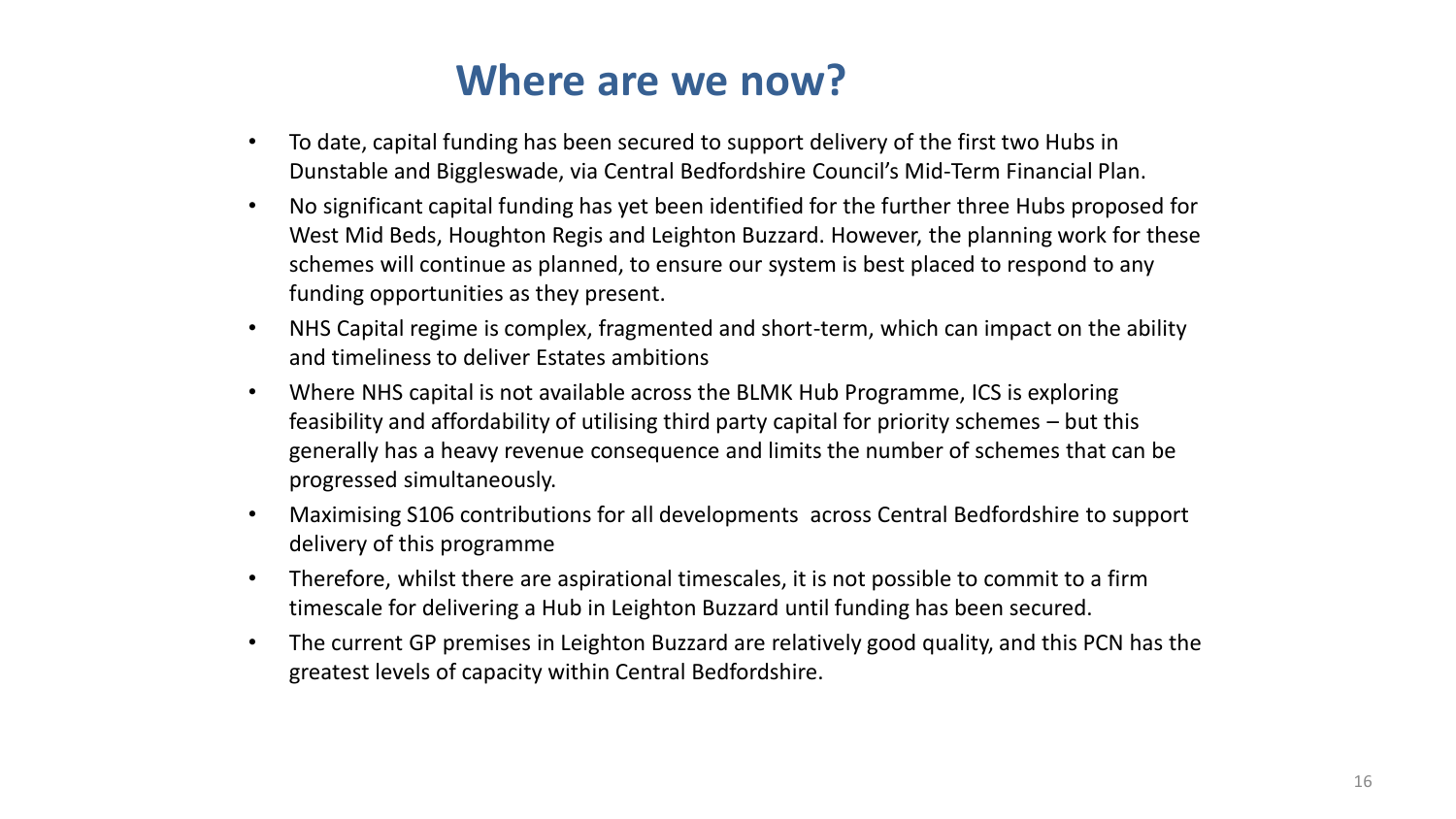### **Leighton Buzzard Primary Care Network An overview of changes**

- During COVID, at the peak of the pandemic, the PCN reviewed how they could ensure the patients of LB could be seen safely and moved services around to free up the Leighton Road site to operate as a red hub. This was set up rapidly and was very successful. Staff across practices joined together to work there and support patients, whilst still keeping a 'routine' offer available in practices.
- The PCN joined together to offer an extensive vaccination programme to the residents of LB quickly setting up a vaccination centre at the Rugby Club engaging with local population for volunteers, local bus services to put an extra stop in and local shops to provide drinks and snacks to keep the workforce motivated. They worked well across the practices to ensure the site ran efficiently and that vaccines were rolled out quickly to local people.
- Leighton Rd surgery delivery of the GMS contract was subcontracted to ELFT who have stabilised the practice staff team (both clinical and non-clinical) and recruited to vacancies. The practice now has access to wide range of ELFT services and plans and have implemented some locally such as the Quality Improvement programme. They are also working on patient pathways and include a range of staff and patients from the PPG in workshops as they review and agree changes/new pathways.
- There is a large number of patients now involved in the Patient Partnerships Groups both in person and virtually who are available to support the practice
- The PCN and constituent practices are continuing to deliver good quality services to the local community making best use of their existing premises and are continuing to work with other health and care services to expand and enhance the range of services available locally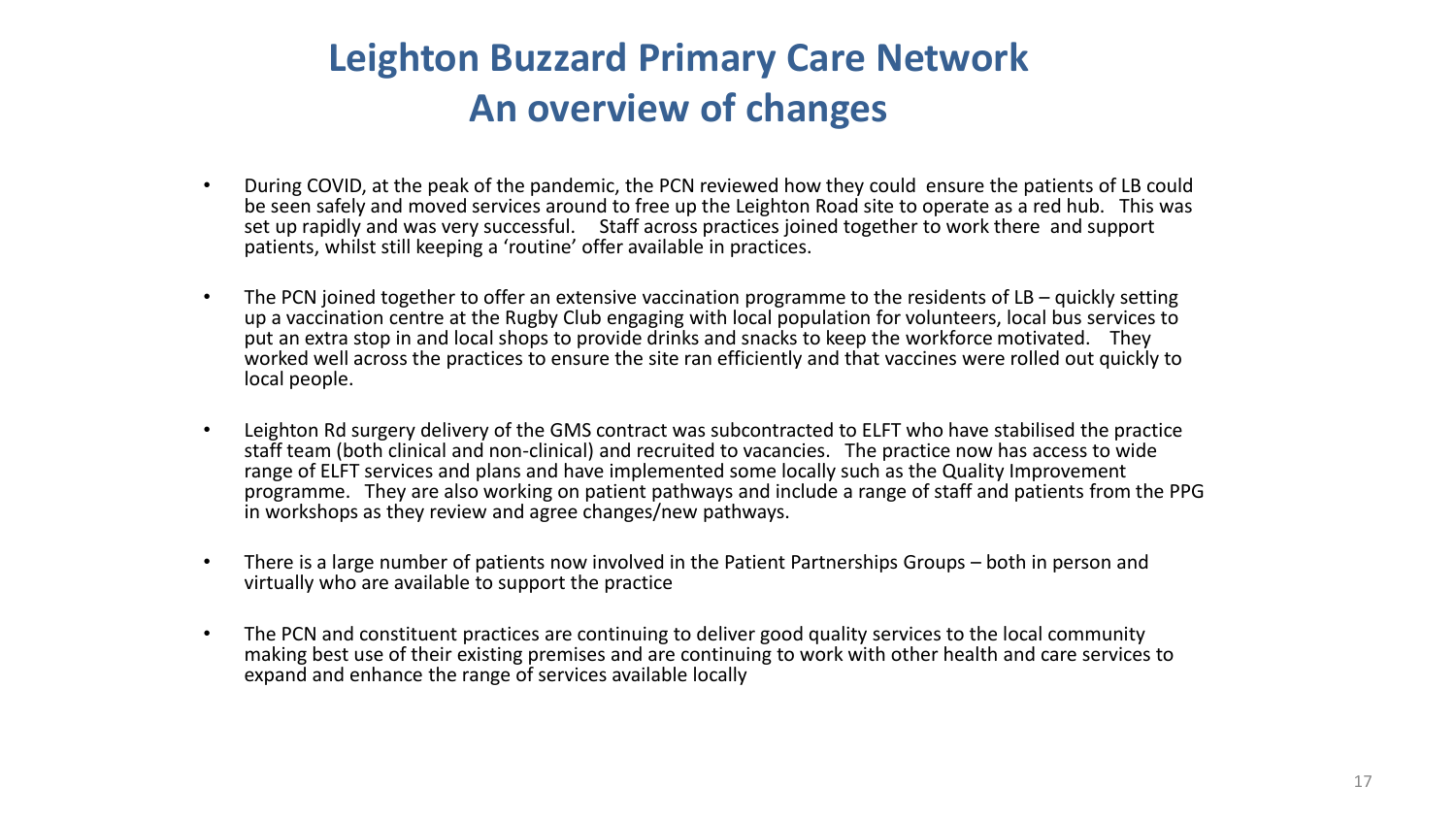### **Service Delivery in Leighton Buzzard**

- Clinics have continued to operate in LB during Covid which include:
	- Continence
	- Heart Failure
	- Podiatry
	- Parkinson's Disease

Whist not all these clinics have continued face to face new digital technologies have supported virtual assessments.

- Strong performance on flu vaccination last year, (82.7% over over 65's) and now commencing this year's flu vaccinations and booster Covid vaccinations
- Improvement in uptake of screening services eg cervical smear, despite the challenges of providing the service during COVID.
- Weekly "check in's" with care homes have taken place to support care home staff to manage the health needs of their residents, they have included community district nurses and GPs
- Monthly MDTs have taken place where a representative from mental health, community, Local Authority and GPs have discussed patients who are complex and require significant support to ensure they are able to remain at home
- Domiciliary phlebotomy services have supported LB residents visiting patients in their own homes to take blood samples when referred from a GP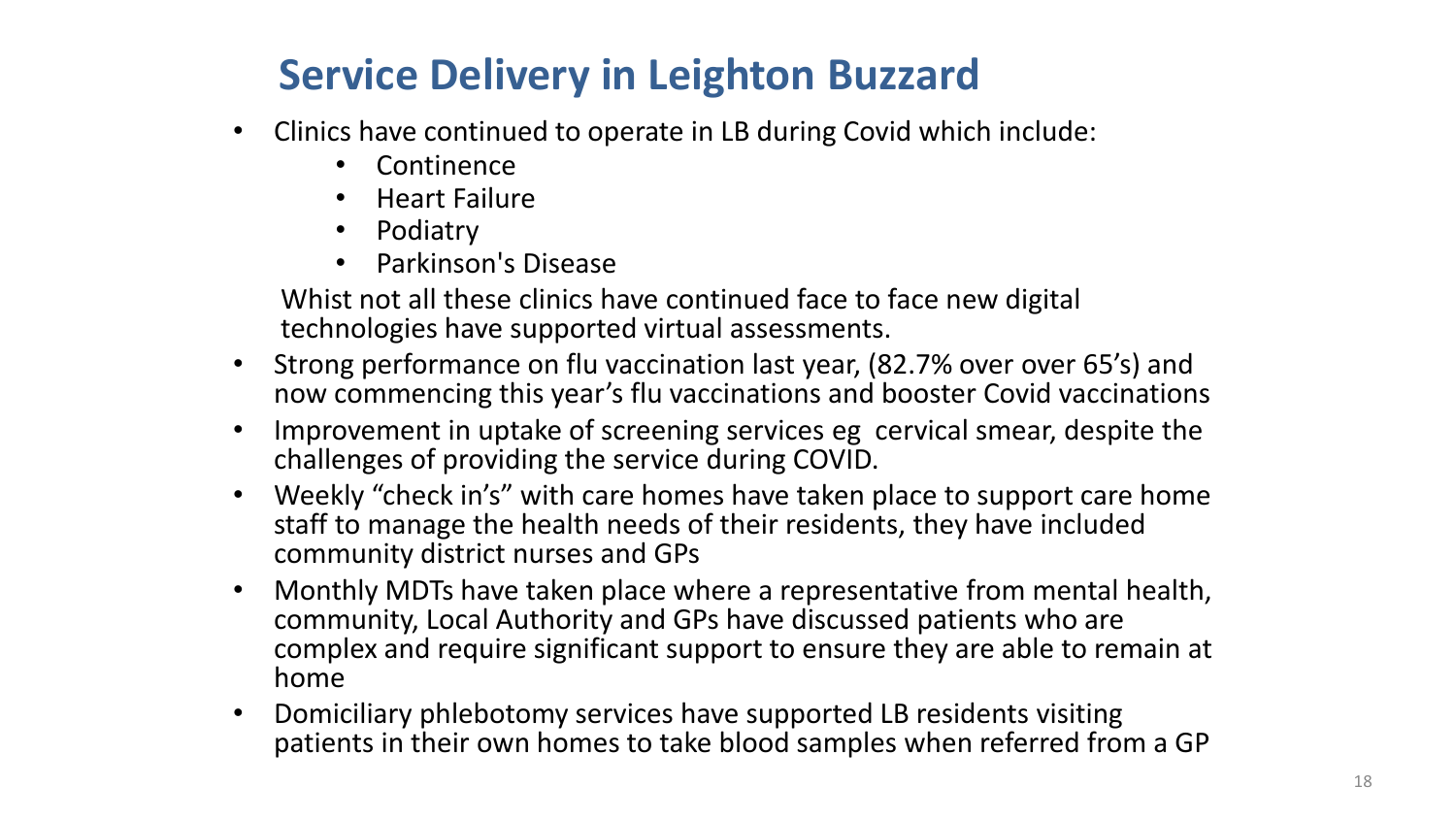### **Service Delivery in Leighton Buzzard**

- An "in reach" service to support patients to be discharged early from both local acute hospitals
- A Community Mental Health nurse is now co-located with the 3 practices. This has enabled a much more joined up approach to managing patients with long term mental health conditions.
- A dementia intensive specialist service is now available and is being extended to support those residents in LB with this diagnosis
- Primary Care Teams, community and mental health and social care professionals are working together to reduce the need for multiple referrals for services. As a result care plans created will include both the patient's physical, mental, and social needs that require support.
- GP Patient Survey (GPPS) published in July- Proportion of patients who rated their overall experience as good (national average being 83%).
	- 77% of Leighton Road Surgery patients, compared to 45% in previous year .
	- 76% of Salisbury House Surgery,
	- 84% Basset Road Surgery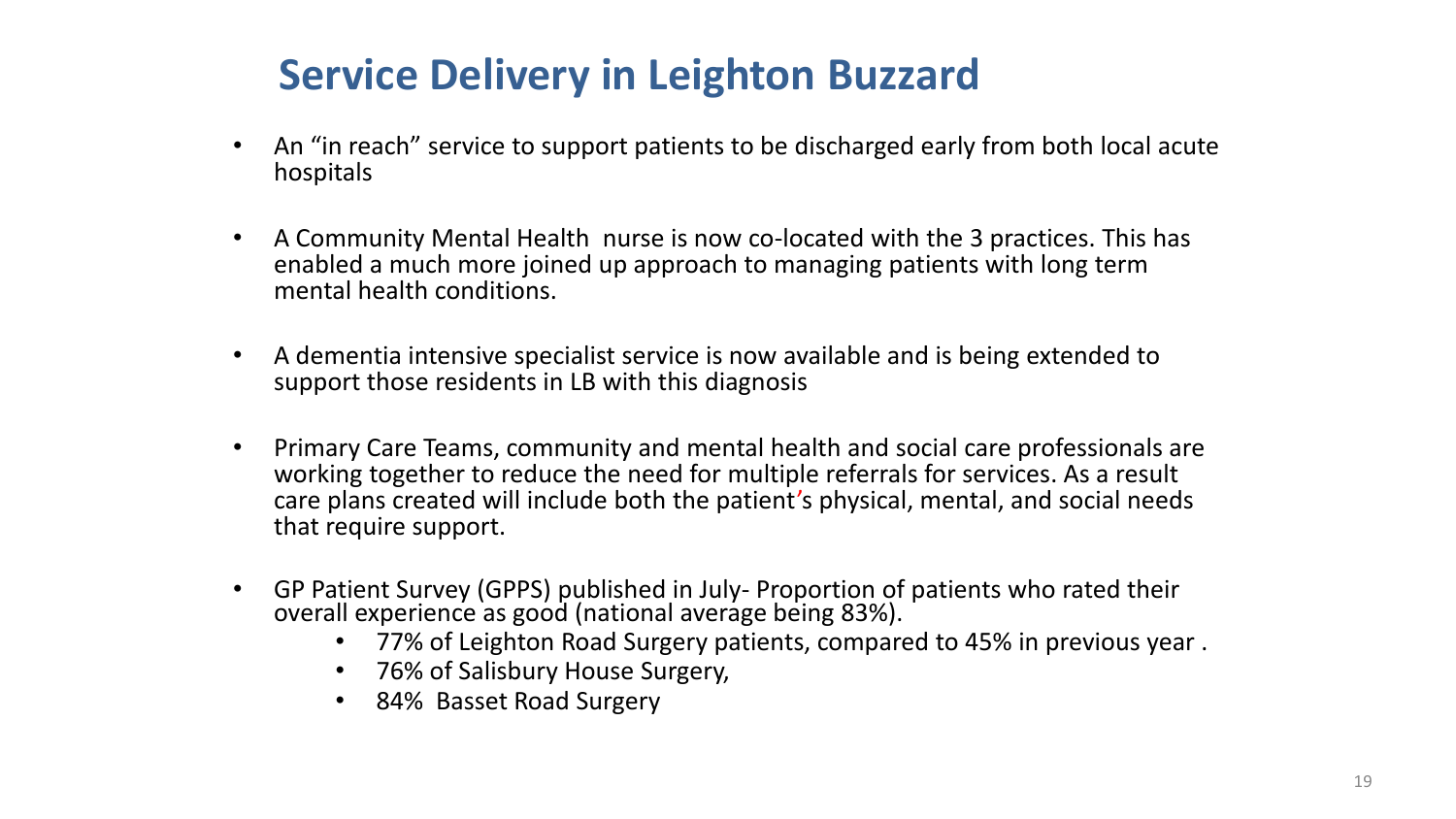### **Collaborative working for Improved Outcomes**